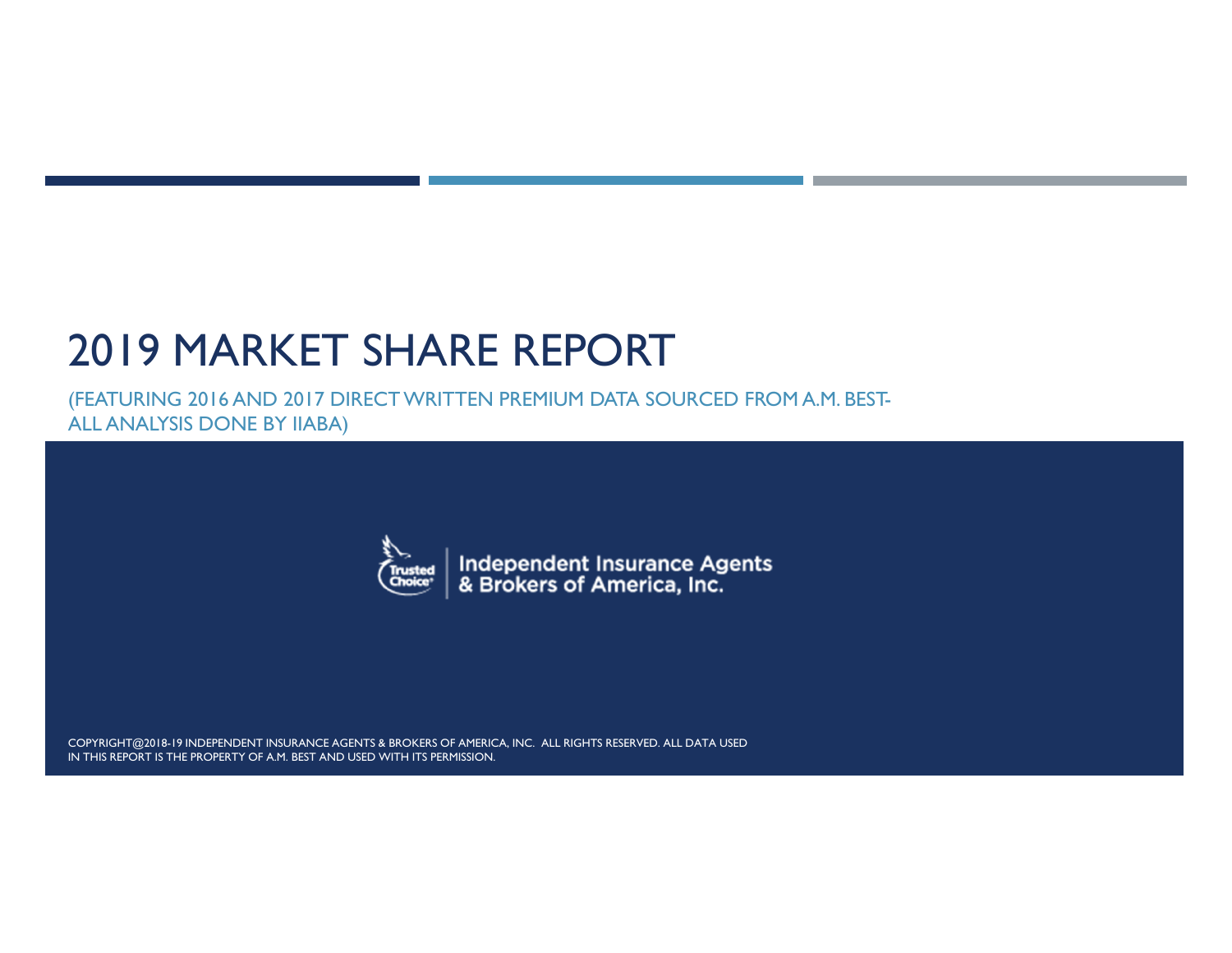#### INTRODUCTION

- This reports contains information on select property/casualty premiums by line. Not all lines of business are included in this report. Included are personal auto, commercial auto, homeowners, commercial multi-peril and workers compensation. Note: the commercial lines total is not inclusive of Accident and Health lines.
- F. There was just under 4.5% overall increase in DWP between 2016 and 2017. Some lines that IIABA monitors saw small decreases or no growth in premium. Private Passenger Auto saw an 8% increase, the largest of any line monitored. This report are only inclusive of the lines for which IIABA requested data.
- F. 2016 and 2017 showed no significant gains or losses in any distribution channel.
- F. IA companies wrote 35% of all personal lines in 2016 and 2017
- F. 84% of all commercial lines premiums are written by IA companies. (not inclusive of Accident and Health).
- F. All analyses in this report are done by IIABA. Direct any questions regarding the report to Madelyn Flannagan, VP of Agent Development, Research and Education via email: Madelyn.Flannagan@iiaba.net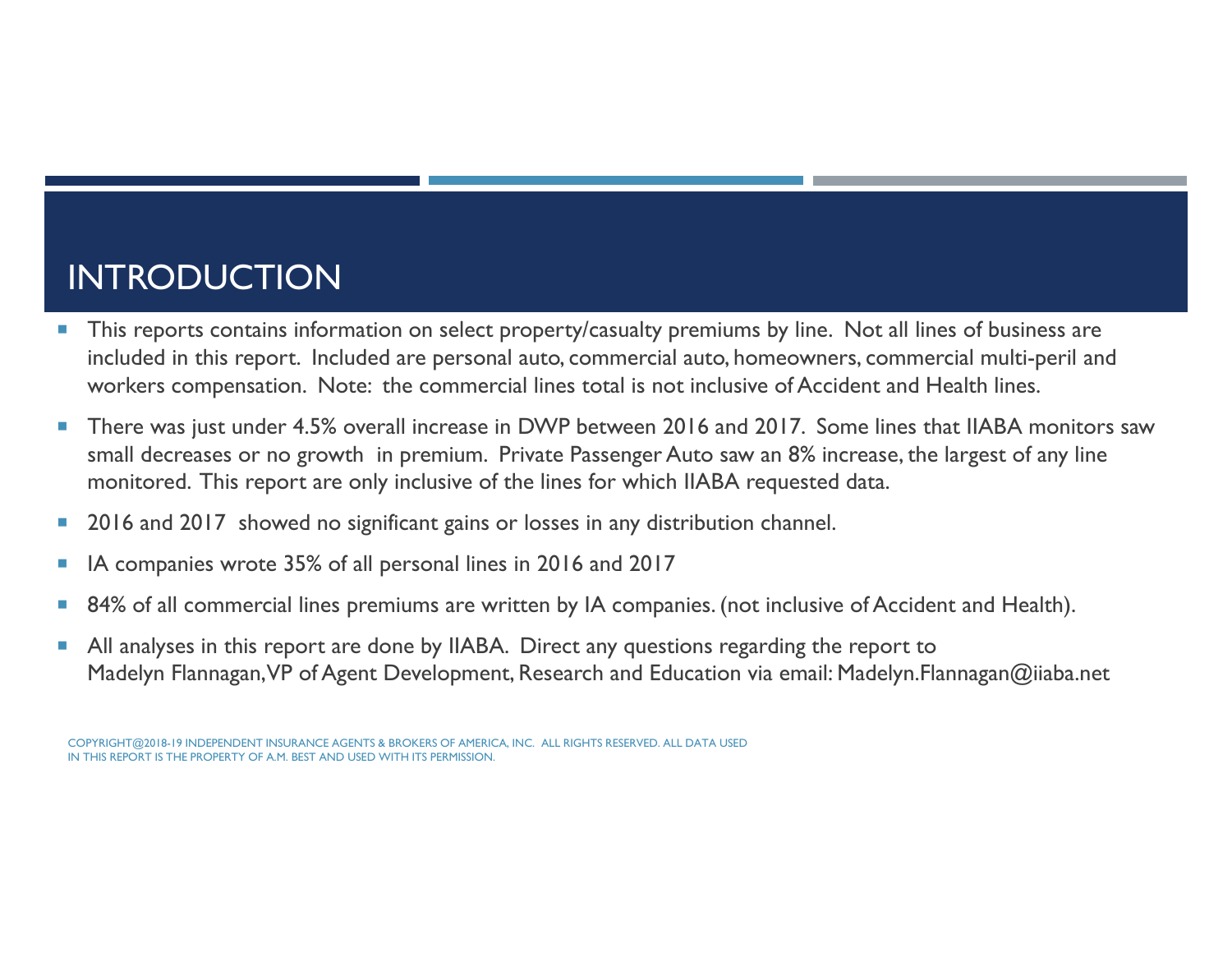#### ABOUT THIS REPORT

- П This report marks the 23st year in which A.M. Best Co. has provided the Independent Insurance Agents and Brokers of America with year-end industry market share data to provide an updated assessment of the state of the independent agency system. All data in this report comes from A.M. Best and is printed with permission.
- × The A.M. Best data offers IIABA an accurate look at changes with property/casualty insurance distribution because it separates captive agency and direct response carriers. As A.M. Best does not have a "direct response" specific reporting category, IIABA directs A.M. Best which companies should be placed in that category. In addition, as requested by IIABA and defined by IIABA, the affiliates of selected groups leveraging various distribution systems are separated and placed in the appropriate distribution category (wherever the company group uses separate affiliates for this purpose). Please note that in some cases premiums written in some company affiliates may NOT be reported independently and therefore may not be reflected in the correct distribution channel.
- ш In the charts in this report, previous-year market share numbers are the most mature numbers compiled by A.M. Best, and they reflect the same affiliate adjustments in order to provide as accurate comparisons as possible. Readers may note some premium and market share changes from previous reports. The new numbers for prior years from the latest data are used. This occurs because carriers report adjustments for prior years, which changes the market share percentages for prior years.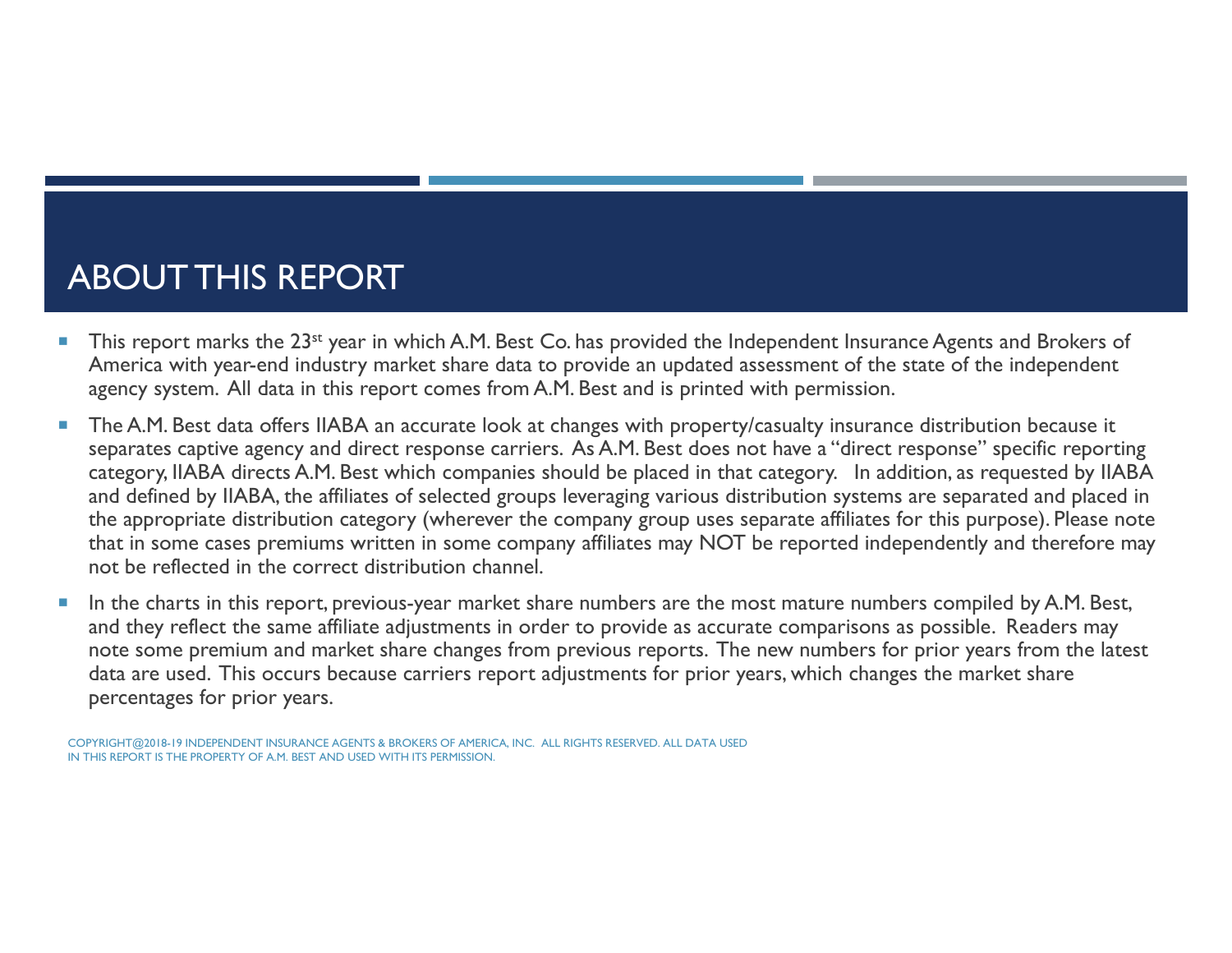# PROPERTY/CASUALTY INSURANCE BY LINE (LINES SELECTED FOR THIS REPORT-IN \$BILLIONS)

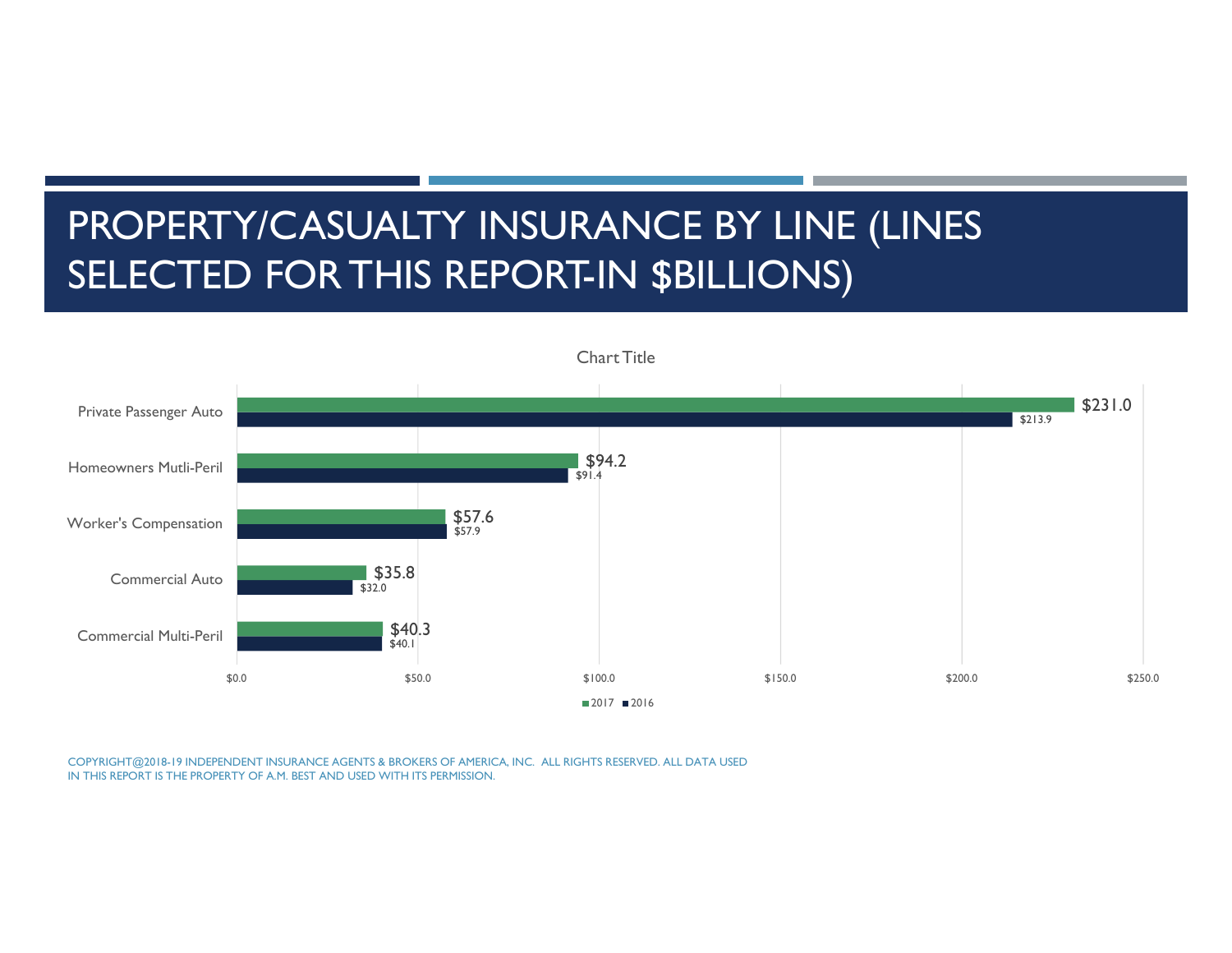#### PERSONAL LINES PREMIUMS-2017



The 2016 DWP was \$309.7 billion for all persona<sup>l</sup> lines. 2017 saw a 6.4% increase, to \$329.3 billion. All channelssaw growth with the direct channel seeing the largest year over year growth at 13.2%. or just over \$7Billion, followed by regionals writers at 7% or \$6 billion. The IA channel held on to 35.1% share of the personal lines market at the end of 2017.

COPYRIGHT@2018-19 INDEPENDENT INSURANCE AGENTS & BROKERS OF AMERICA, INC. ALL RIGHTS RESERVED. ALL DATA USED IN THIS REPORT IS THE PROPERTY OF A.M. BEST AND USED WITH ITS PERMISSION.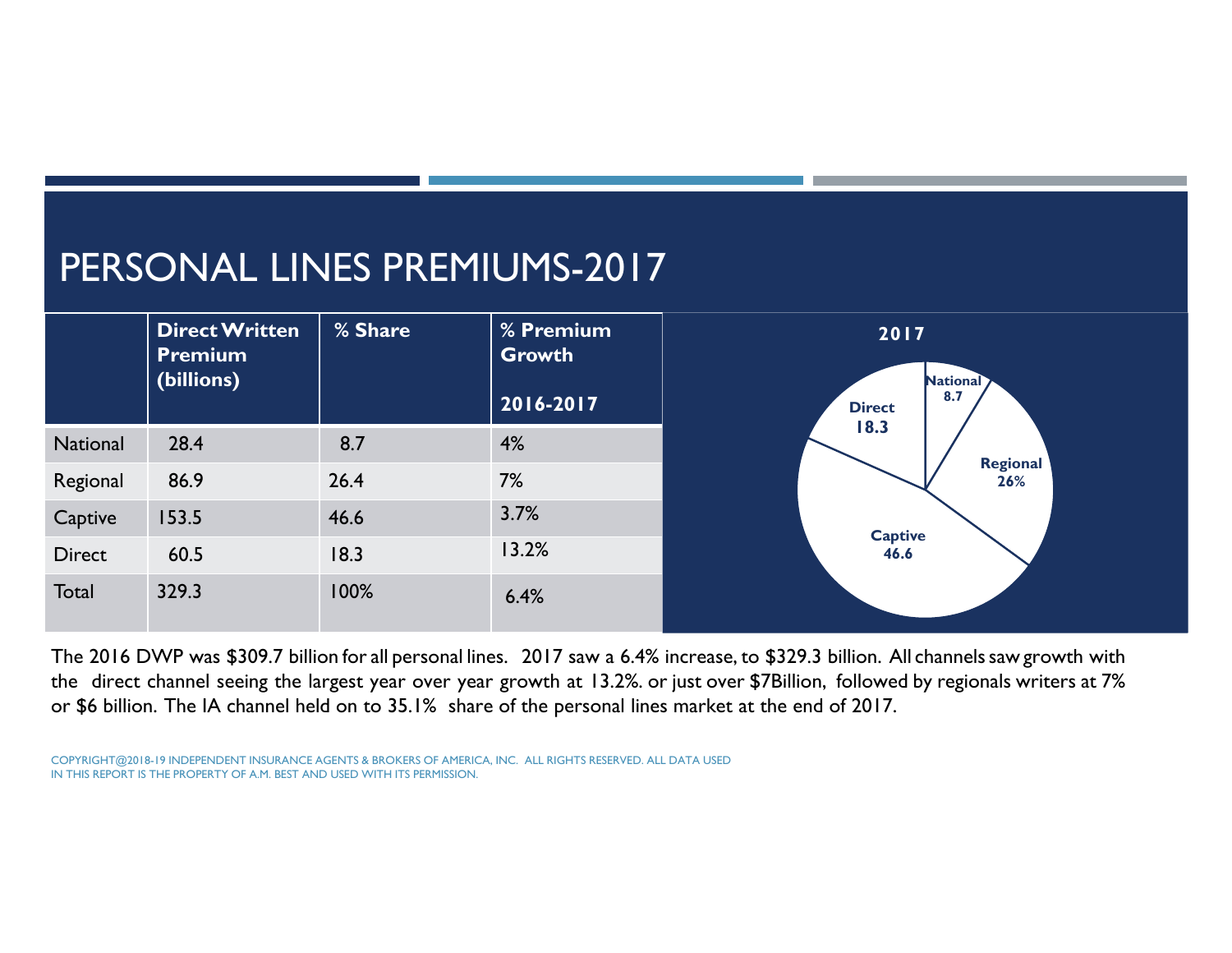# COMMERCIAL PREMIUMS-2017



Continuing a trend that began in 2015, 2017 did not experience the growth seen in earlier studies, with the overall commercial market growing by a little over 3%. Still holding the majority of the market at 84%, the national and regional agency companies saw a combined increase, and write a total of just under \$250 Billion.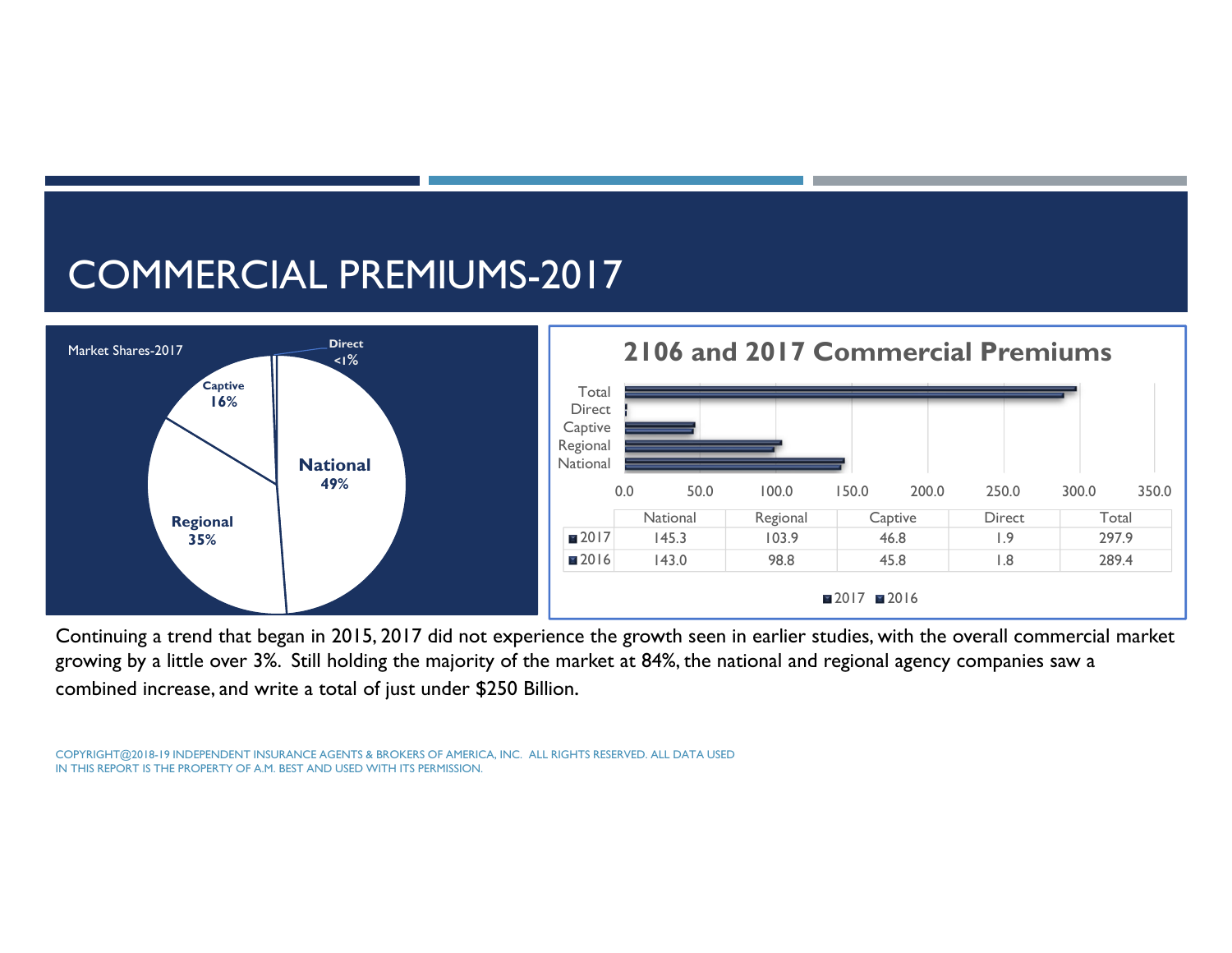### PRIVATE PASSENGER AUTO

|                 | <b>Direct</b><br><b>Written</b><br><b>Premiums</b><br>(Billions) | %Share | % Premium<br><b>Change from</b><br>2016 to 2017 | <b>2017 MARKET SHARE BY</b><br>DISTRIBUTION CHANNEL<br><b>National</b><br>7%<br><b>Direct</b> |
|-----------------|------------------------------------------------------------------|--------|-------------------------------------------------|-----------------------------------------------------------------------------------------------|
| <b>National</b> | 15.1                                                             | 6.5%   | 4.9%                                            | 23%<br>Regional                                                                               |
| Regional        | 55.7                                                             | 24.1%  | 7.75%                                           | 24%                                                                                           |
| <b>Captive</b>  | 106.1                                                            | 46.1%  | 5.4%                                            | <b>Captive</b>                                                                                |
| <b>Direct</b>   | 53.9                                                             | 23.3%  | 14.9%                                           | 46%                                                                                           |
| <b>Total</b>    | 230.8                                                            | 100%   | 7.94%                                           |                                                                                               |

Private passenger auto premiums hit \$231 billion mark, growing over \$17 billion from 2016, or just under 8%. All distribution channels saw some growth in 2017 with the independent agency companies and the directs both growing by 10%. The captive channel lost 1% of its share to the directs, while the IA share remained at 31%.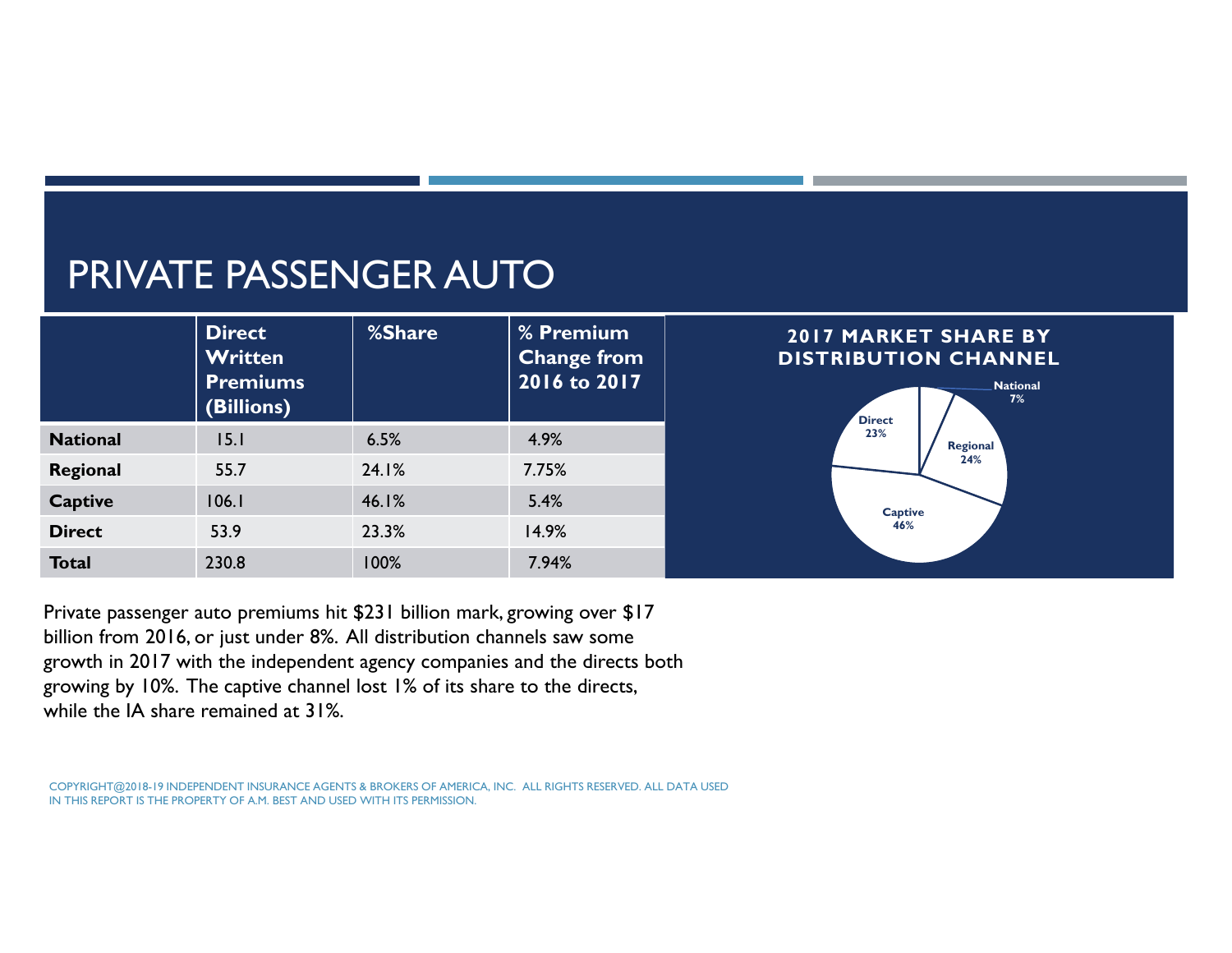#### HOMEOWNERS



The homeowners market grew just under \$3 billion from 2016 to 2017 (\$91.4 billion in 2016 and \$94.2 billion in 2017) The captive carriers lost a small share to the regional carriers. Homeowners insurance accounted for approximately 30% of all property/casualty insurance lines in 2017.

|                 | <b>Direct Written Premium</b><br>(billions) | % Share | Growth<br>2016 to 2017 |
|-----------------|---------------------------------------------|---------|------------------------|
| <b>National</b> | \$12.9                                      | 13.6%   | 0%                     |
| Regional        | \$30.0                                      | 31.8%   | 3.2%                   |
| Captive         | \$44.8                                      | 47.5%   | $-2.5%$                |
| <b>Direct</b>   | \$6.5                                       | 6.95%   | 3.9%                   |
| <b>Total</b>    | \$94.2                                      | 100%    | 3%                     |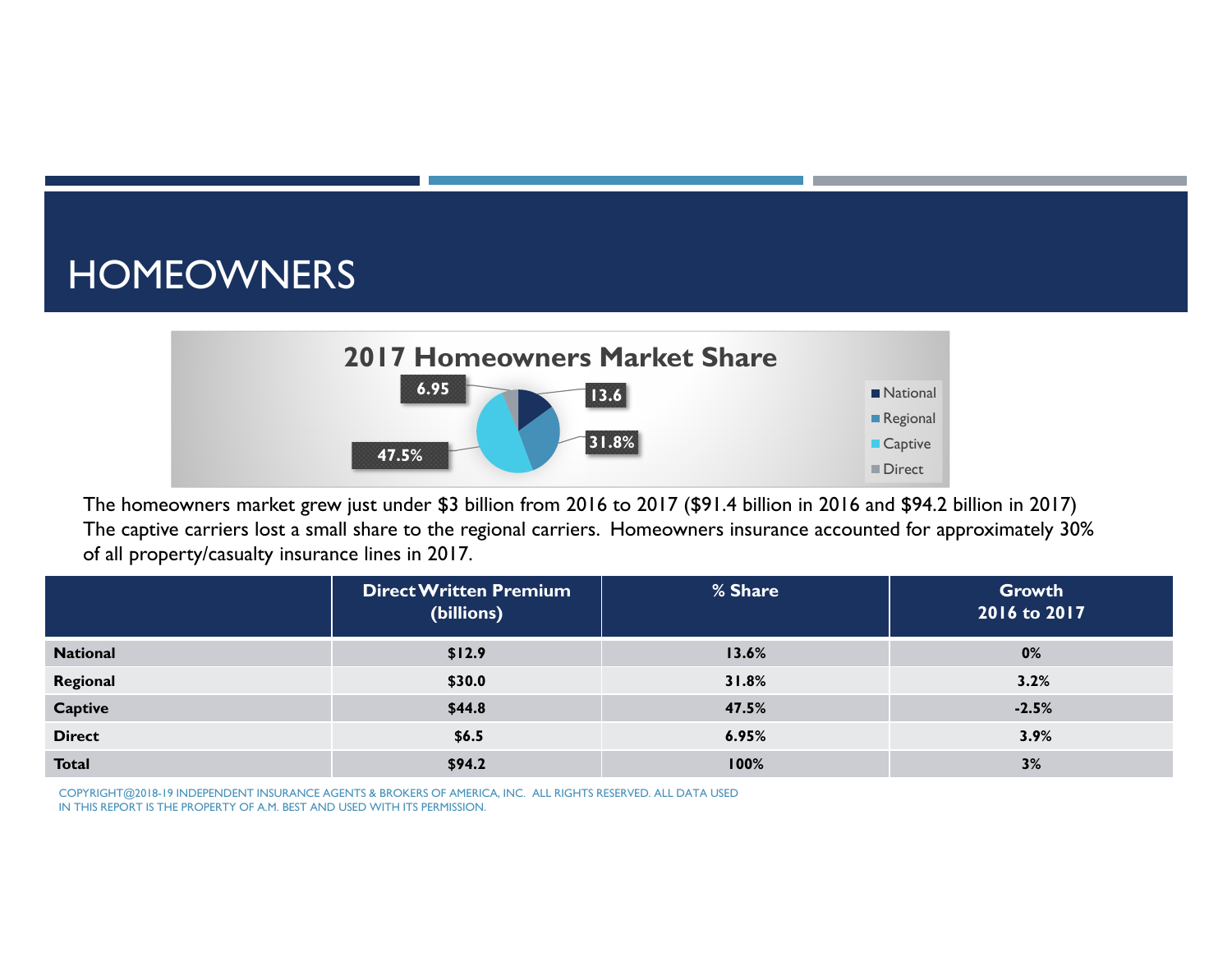### COMMERCIAL AUTO

The commercial auto market grew nearly 9% from 2016 to 2017 (\$32. billion to \$35.8 billion) with the majority of the growth again going to the IA channel, with the regional agency companies seeing 15% growth. The captive channel saw a 9% increase in DPW, and maintained their 13% share of the market. As in the past, the direct response channel has less than 1% of this market.



|                 | <b>Direct Written</b><br><b>Premiums</b> |
|-----------------|------------------------------------------|
| <b>National</b> | \$15 Billion                             |
| Regional        | \$15.9 Billion                           |
| Captives        | \$4.7 Billion                            |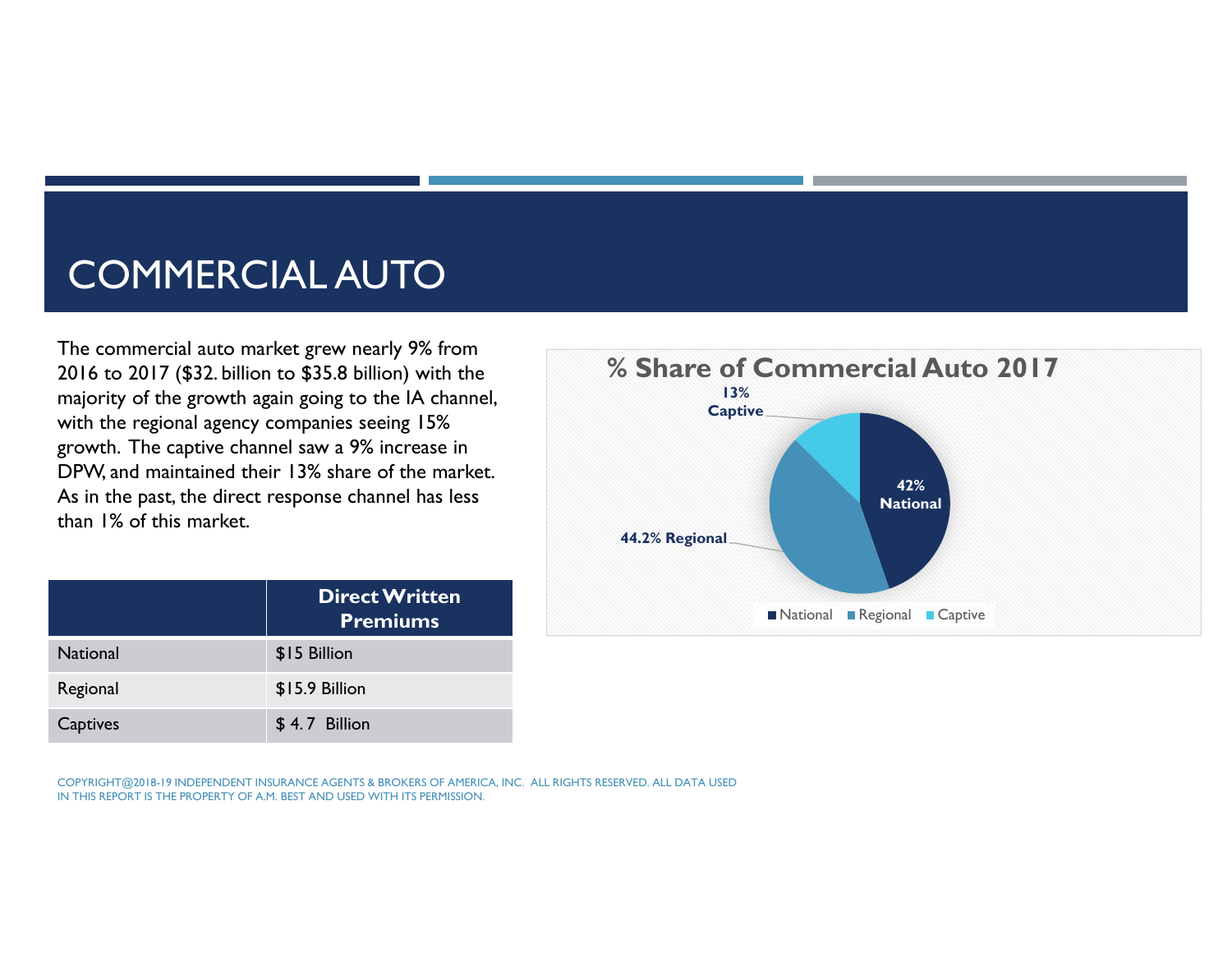#### COMMERCIAL MULTI-PERIL (BILLIONS)

#### **DIRECT WRITTEN PREMIUM BY DISTRIBUTION**



|                 | <b>Direct Written</b><br><b>Premiums</b><br>2017 | %Share  | % Change<br>from 2016 |
|-----------------|--------------------------------------------------|---------|-----------------------|
| <b>National</b> | \$18.5                                           | 45.8%   | $-1\%$                |
| Regional        | \$14.5                                           | 36%     | $1\%$                 |
| Captives        | \$7.4                                            | 18.2%   | $-5%$                 |
| Total           | \$40.4                                           | $100\%$ | $-5%$                 |

Commercial Multi-Peril grew just under \$1billion in 2017. (\$39.5 to \$40.4). National and Regional Carriers continue to hold the largest share of the market at approximately 82%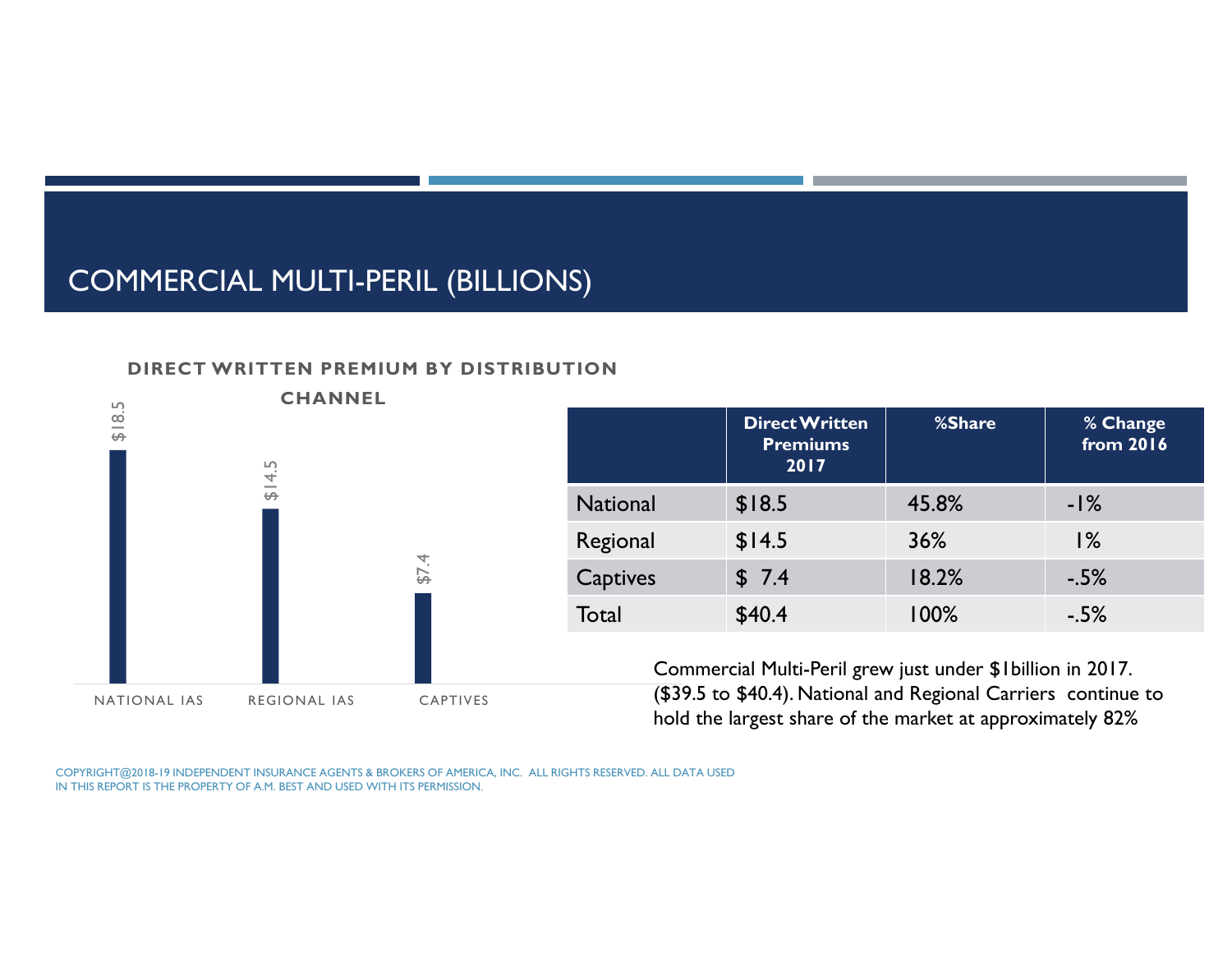#### WORKERS COMPENSATION

For 2017, the Worker's Compensation premiums were just shy of \$58 billion, showing no significant increase over 2016 (\$57.9 billion) and 2015 \$57.1 billion) IA carriers continue to write 89% of the premiums in this line. Direct Response carriers have relatively no market share in this line.



Market Share of Workers Compensation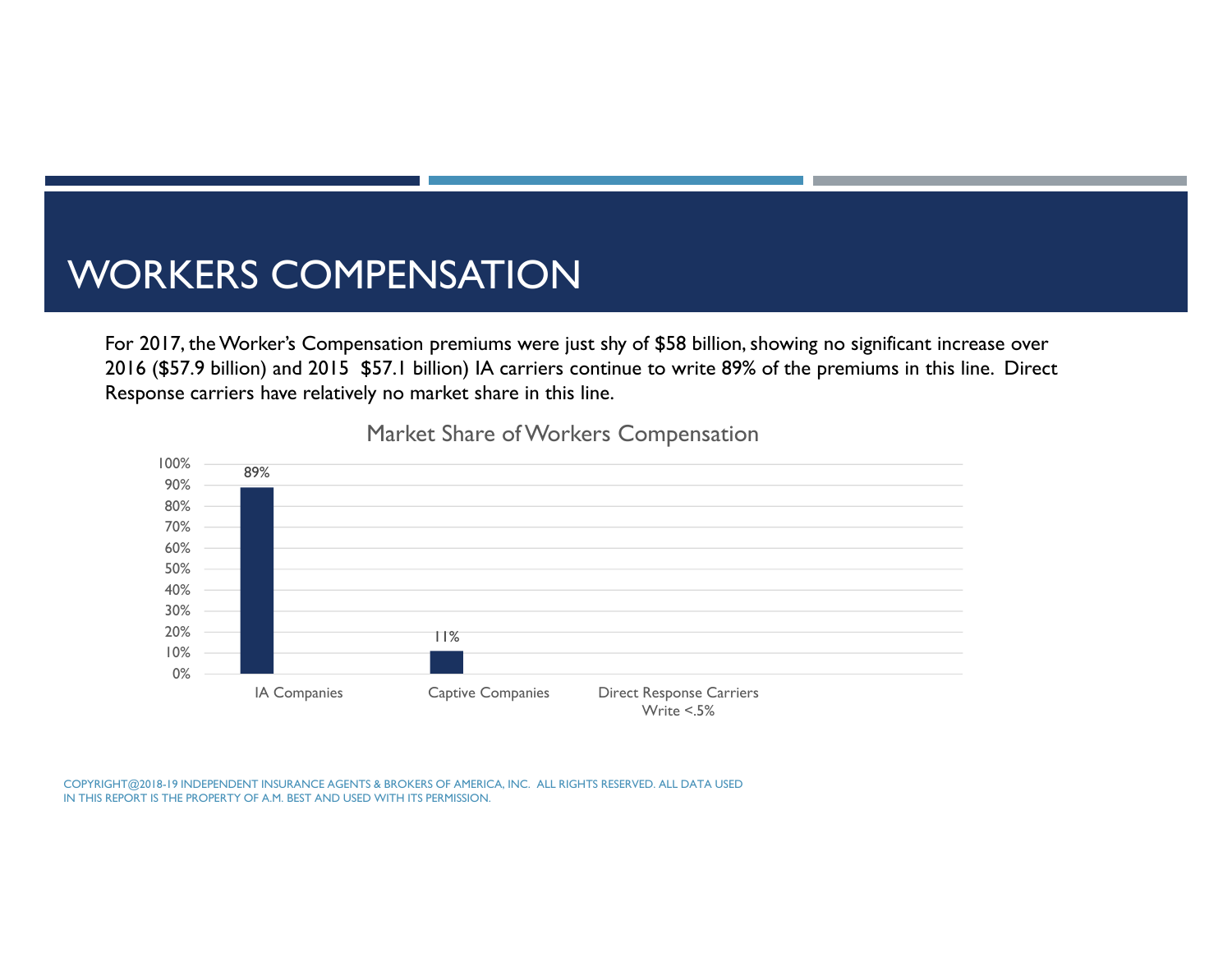#### STATE SHARES BY RANGE-2017 (HELD BY IA CHANNEL)

| <b>Share of Personal Lines</b>   | 2010                    | 2017           |
|----------------------------------|-------------------------|----------------|
| More than 50%                    | $\mathbf{2}$            | 3              |
| 45-50%                           | 5                       | $\mathbf{3}$   |
| 40-45%                           | $\overline{7}$          | $\overline{7}$ |
| 35-40%                           | 5                       | 10             |
| 30-35%                           | 10                      | 5              |
| Less than 30%                    | 22                      | 23             |
| <b>Share of Commercial Lines</b> | 2010                    | 2017           |
| 85-90%                           | $\overline{\mathbf{3}}$ | 17             |
| 80-85%                           | 16                      | 25             |
| 75-80%                           | 23                      | 5              |
| 70-75%                           | 5                       |                |
| 65-70%                           | $\mathbf{3}$            | 3              |
| 60-65%                           | $\mathbf 0$             | $\mathbf 0$    |
| 55-60%                           |                         | $\mathbf{0}$   |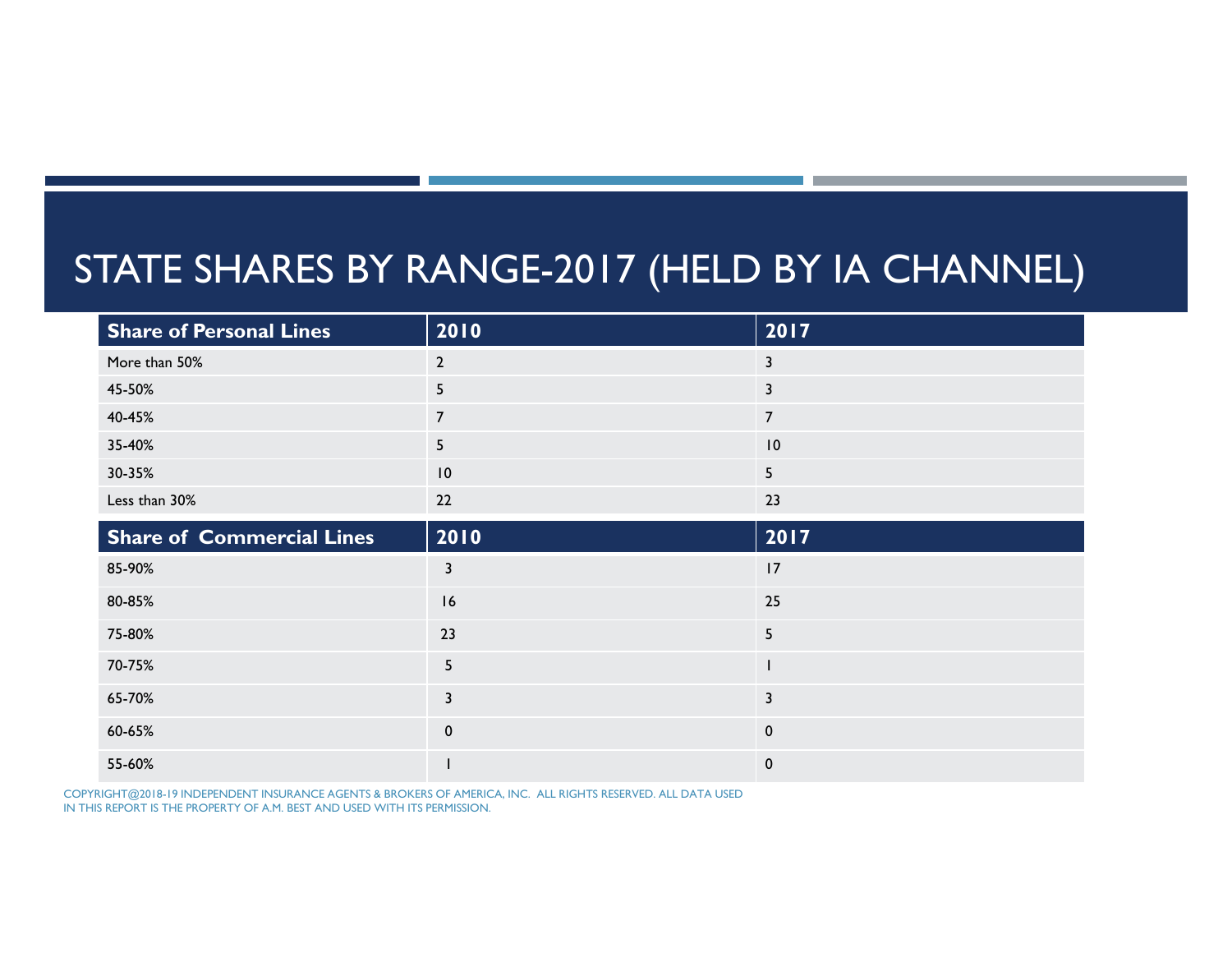## STATE MARKET SHARE

States with the 5 Largest Gains and Losses in IA Commercial Lines Share (2016 vs. 2017)

| <b>State</b> | <b>Percentage Points GAINED</b> | State          | <b>Percentage Points LOST</b> |
|--------------|---------------------------------|----------------|-------------------------------|
| <b>ND</b>    | 1.58                            | M <sub>l</sub> | $-0.98$                       |
| <b>NH</b>    | 1.03                            | ID             | $-0.56$                       |
| <b>DE</b>    | 0.90                            | <b>MA</b>      | $-0.49$                       |
| IA           | 0.81                            | TN, MT, CT     | $-0.33$                       |
| <b>ME</b>    | 0.67                            | <b>WV</b>      | $-0.29$                       |

#### States with the 5 Largest Gains and Losses in IA Personal Lines Share 2016-2017

| State     | <b>Percentage Points GAINED</b> | <b>State</b>   | <b>Percentage Points LOST</b> |
|-----------|---------------------------------|----------------|-------------------------------|
| <b>TX</b> | 1.07                            | PA             | $-0.77$                       |
| UT        | 1.05                            | NM, DC         | $-0.75$                       |
| <b>AK</b> | .89                             | FL, CA         | $-0.72$                       |
| DE        | .87                             | <b>WY</b>      | $-0.58$                       |
| IN        | .66                             | R <sub>l</sub> | $-0.53$                       |